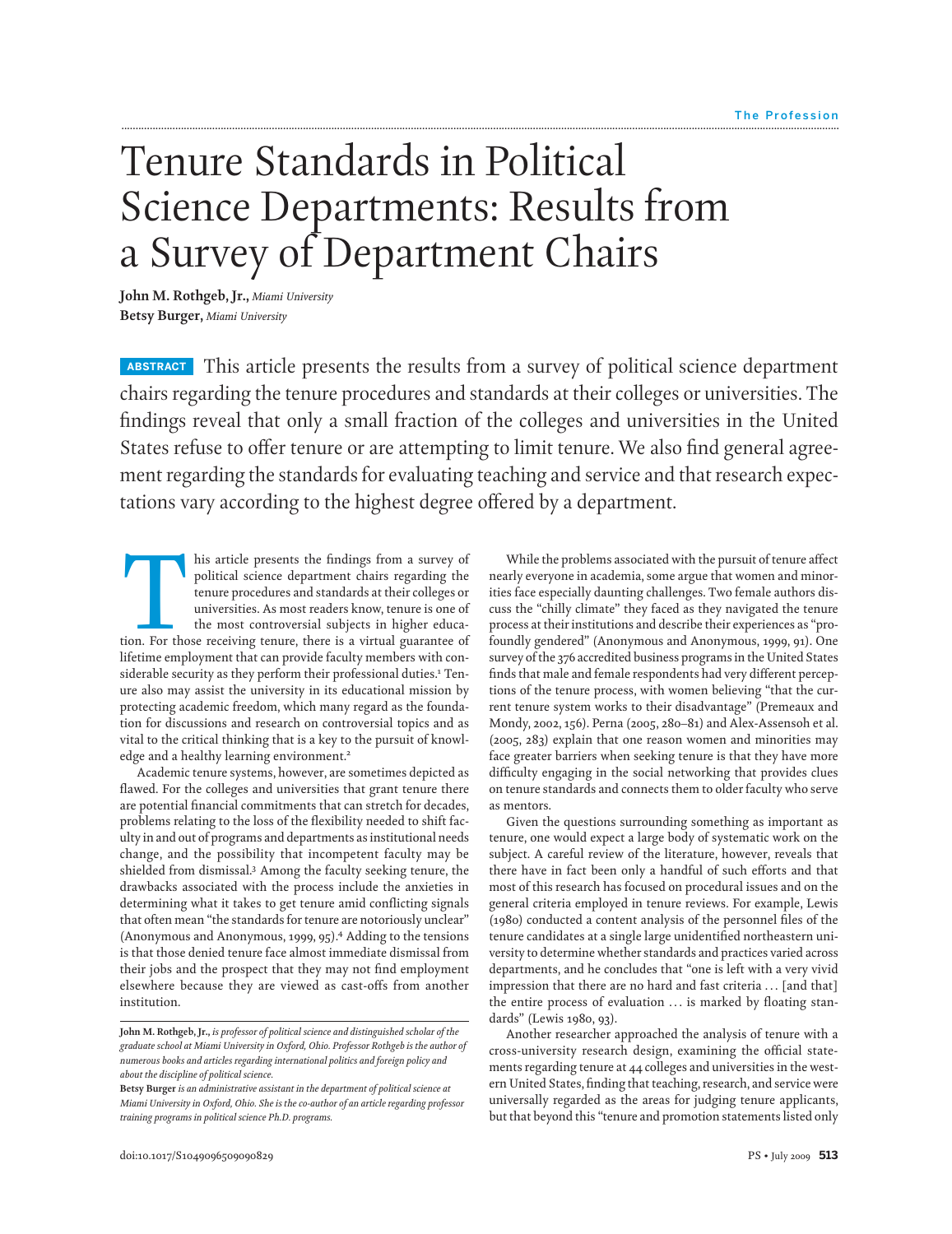general criteria without any mention of specific indicators," and concludes that "the relative weight of the criteria remains largely unknown" (Kawar, 1983, 542). Interestingly, in their survey of 304 American colleges and universities, Park and Riggs (1993) reach a similar conclusion, noting that teaching, research, and service were the professional activities examined in tenure decisions, but that there was a pervasive lack of clarity.5 Yon, Burnap, and Kohut (2002, 107) and Kohut, Burnap, and Yon (2007, 21) also find in their evaluation of a dozen departments at a large southeastern university that teaching, research, and service were the keys to tenure evaluations and that research typically was the most important, with teaching second.

While the above research provides some guidance, the literature presents conflicting portraits of the relative importance of teaching, research, and service in some academic settings. As an example, Meacham (2002) writes that smaller liberal arts colleges place a premium on faculty with a strong commitment to teaching and service and that research plays a relatively minor role. Adams (2002) and Kolmerton (2005) make similar arguments. Other authors, however, present a contradictory point of view. For instance, Deardorff et al. (2001, 856) maintain that "quality research is valued" at liberal arts colleges, and Durfee (1999) makes a similar observation. In addition, in a survey of political science departments, Rothgeb, Spadafore, and Burger (2007, 761) find that liberal arts institutions have approximately the same level of interest in hiring candidates with publications as Ph.D. departments.

An overall assessment of the research literature on tenure is that it provides only superficial guidance regarding the factors colleges and universities examine when evaluating tenure cases. The literature does not give those interested in the issue much specific information and does not address such issues as the numbers, types, and quality of publications that might be expected of those seeking tenure; the precise means by which teaching is evaluated; and the role service plays as one tries to build the credentials needed to get tenure. Leaving these types of questions unanswered means that as they enter the profession, young academics continue to confront a degree of uncertainty that diverts their attention from scholarly activities and that, as was noted above, may put some at an unacceptable disadvantage. The research reported herein is designed to begin clarifying the procedures and standards used by political science departments nationwide when making tenure decisions.

#### THE SURVEY

We obtained the data through a mail survey conducted between February and April of 2008.<sup>6</sup> The 1,242 chairs of the political science departments in the United States that offer bachelors, masters, and/or doctoral degrees received questionnaires. APSA provided the names and addresses.7 Postal returns due to incorrect addresses and so forth yielded a total actual population of 1,229.We received responses from 393 chairs for a response rate of 32%,<sup>8</sup> and then sorted the responses according to the highest degree offered by the department. Of the responses, 64 were from Ph.D. granting departments, 82 were from departments with masters programs, and 247 were from departments offering bachelors degrees.

The questionnaires solicited five types of information. The first group of questions focused on whether the institution in question offers tenure or is trying to limit the award of tenure, whether the chair believed tenure is essential to the protection of academic

freedom, and whether tenure has protected incompetent faculty from dismissal. In addition, we asked chairs if during the last five years their departments have denied someone tenure, have had a positive tenure recommendation reversed by higher authorities, have had a tenured faculty member dismissed for cause, or have been sued or had a grievance filed because they denied someone tenure.

The second set of questions related to the general evaluation process and overall standards. Chairs were asked whether their institutions required letters from outside evaluators, and if so, how many.<sup>9</sup> Chairs also were asked whether their colleges or universities treat collegiality as an important factor in tenure decisions, whether tenure decisions are made by all tenured faculty or by a committee composed of only some of the tenured faculty, and whether their departments have agreed-to standards that guide tenure votes.10 In addition, we requested that chairs rank the relative importance of teaching, research, and service and if their institutions link decisions regarding tenure and promotion to associate professor.

In the third category of questions, pertaining to teaching standards, the questionnaire asked chairs whether a superior teaching record could compensate for a mediocre research record at their institutions. Following this, attention turned to the instruments employed to evaluate teaching. These included: (1) student evaluations of all courses taught by the candidate; (2) a teaching portfolio prepared by the candidate; (3) the syllabi of the candidate's courses; (4) peer reviews of the candidate's teaching by other faculty members, by the department chair, or by the dean or another administrator; (5) whether the candidate teaches courses that the institution or the department requires for graduation; (6) whether the candidate has created new courses; (7) whether the candidate has sponsored independent studies; and (8) whether the candidate has supervised graduate theses or dissertations.<sup>11</sup>

The fourth group of questions related to various types of service that a college or university might expect from candidates for tenure. Chairs were asked to indicate whether any of the following were expected in their departments or at their institutions: (1) service on at least one department committee, (2) service on at least one college or university committee, (3) the sponsorship of at least one student club, (4) an administrative appointment (the examples offered were assistant department chair or head of student advising), (5) community service (the examples were service on the school board or as a consultant to the government, to businesses, or to the media), and (6) service to the political science profession (examples were organizing a professional meeting or being an officer in a professional organization).

The final questions were devoted to research and publications. To begin with, chairs were asked whether a superior research record could compensate for mediocre teaching at their colleges or universities. They also were asked if in their opinion singleauthored research was essential in a tenure case and if they regarded publications on teaching as equal in importance to substantive publications.<sup>12</sup> Next were inquiries about presenting papers at professional conferences, with the questions focusing on how many papers their institutions expected candidates to present.

Following this, quantity and quality of journal articles or their equivalent was explored. Regarding quantity, chairs were requested to state whether their department expected candidates for tenure to have published at least one journal article, two or more articles,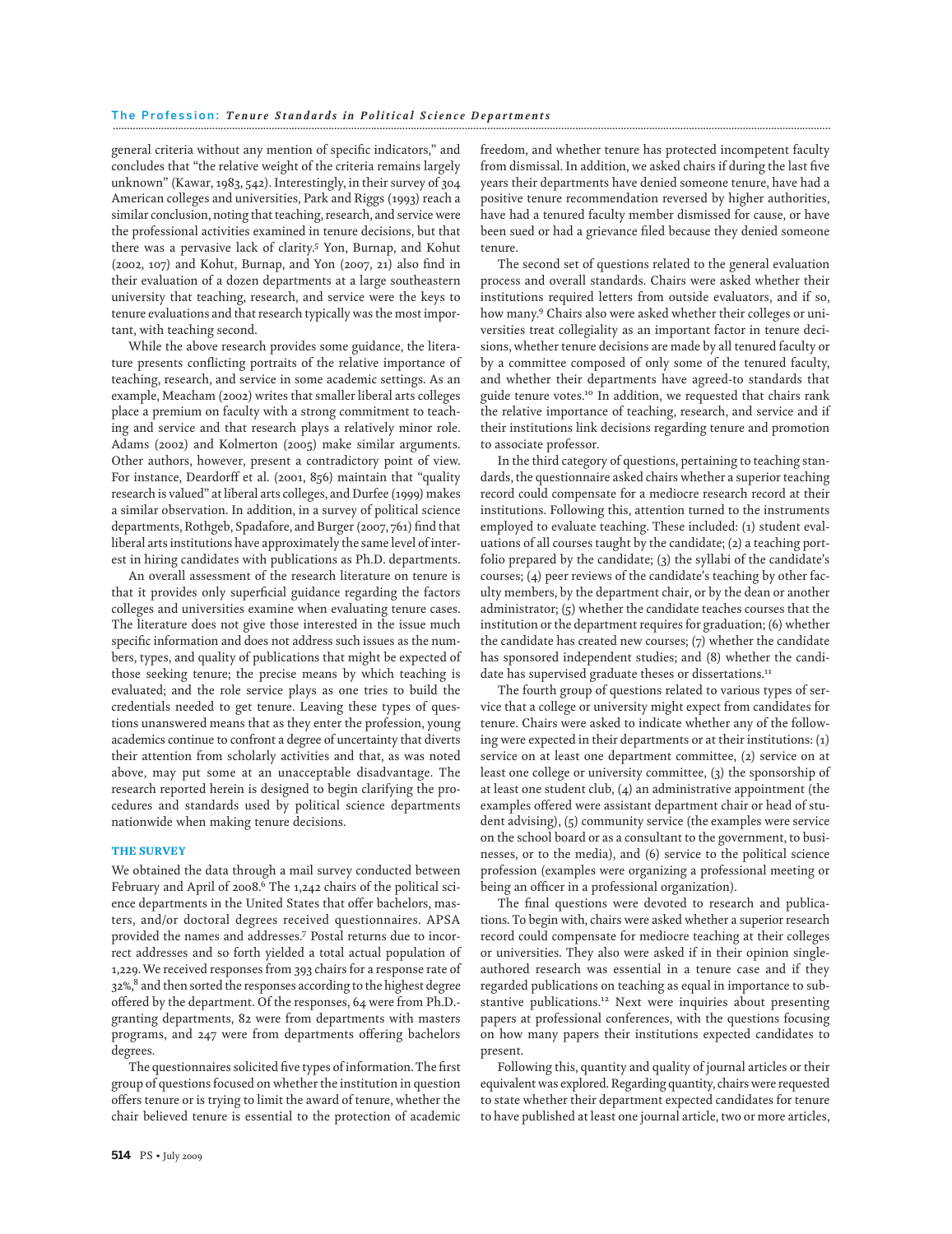## *Table 1* **General Information Regarding Tenure in Responding Departments**

|                                                       | <b>BA</b> | <b>MA</b> | Ph.D. |
|-------------------------------------------------------|-----------|-----------|-------|
| Institution does not offer tenure                     | .06       | .01       | .02   |
| Institution is seeking to limit tenure                | .06       | .12       | .05   |
| Tenure is a key to academic freedom                   | .69       | .84       | .83   |
| Tenure shields incompetent faculty                    | .49       | .63       | .56   |
| Department has denied tenure                          | .15       | .26       | .45   |
| Higher authorities have reversed a tenure<br>decision | 14        | -17       | .30   |
| A tenured faculty member has been<br>dismissed        | .03       | .07       | .03   |
| Department has been sued or had grievance<br>filed    | .03       | .09       | -13   |

one article per year, or two or more articles per year. To measure quality, chairs were asked to say whether their departments expected candidates to publish at least one article in the *American Political Science Review* (*APSR*), the *American Journal of Political Science* (*AJPS*), or the *Journal of Politics* (*JOP*); two or more articles in the *APSR*, *AJPS*, or *JOP*; at least one article in the most prestigious journals in the candidate's specific field (with prestige defined by the department's tenure decision makers); or two or more articles in the most prestigious journals in the candidate's field.<sup>13</sup>

Finally, chairs were asked about the books their departments expected candidates to publish. The quantity choices included one book or two or more. The quality choices focused on the type of publisher, with chairs specifying whether their departments wanted a book with a prestigious university press or with any press.14

#### THE RESULTS

The results are presented in a series of tables that reveal the proportion of responding chairs stating that a particular indicator applied either to their departments or to their institutions. The responses from all departments offering some type of bachelors degree are grouped under the BA label and we used that the same approach for the varying masters and doctoral programs. Once again, the sample sizes are 247 for BA departments, 82 for MA institutions, and 64 for Ph.D. programs.<sup>15</sup>

Table 1 summarizes the results for the first group of questions. As can be seen, only a small fraction of the respondents indicated that their institutions either do not offer tenure or are making efforts to limit tenure. One also finds that the overwhelming majority of chairs in each category of department stated that tenure was a key to the protection of academic freedom at their colleges or universities. In addition, substantial proportions of the chairs stated that tenure has shielded incompetent faculty from dismissal, although BA department chairs were somewhat less likely than the chairs of graduate departments to make this observation. Beyond this, we find that Ph.D. departments are far more likely than are the other departments to have denied someone tenure and that Ph.D. programs also have tenure decisions reversed by higher authorities far more often than do other departments,

## *Table 2* **The General Standards and Procedures Used When Evaluating Tenure**

**.............................................................................................................................................................................................................................................................**

|                                                         | BA  | МA  | Ph.D.    |
|---------------------------------------------------------|-----|-----|----------|
| External evaluation letters are required                | .39 | .51 | .84      |
| Five or fewer letters are required                      | .90 | .85 | .48      |
| More than five letters are required                     | .10 | .15 | .52      |
| Collegiality is an important factor                     | .63 | .62 | .31      |
| Decisions are made by all tenured faculty               | .48 | .61 | .76      |
| Decisions are made by a faculty committee               | .40 | .29 | .17      |
| Department standards guide tenure votes                 | .52 | .77 | .89      |
| Research is the most important factor                   | .06 | .21 | .76      |
| Teaching is the most important factor                   | .48 | .24 | .03      |
| Teaching and research are equal                         | .20 | .37 | .16      |
| Teaching, research, and service are equal               | .16 | -17 | .03      |
| Teaching and service are equal                          | .04 | O   | $\Omega$ |
| Tenure and associate professor promotions<br>are linked | .53 | .71 | .84      |
|                                                         |     |     |          |

although in neither case does the proportion reach 50%. Finally, we find that over the past five years very few departments have either dismissed a tenured faculty member for cause or been subjected to a grievance or lawsuit because of a tenure decision.

Table 2 includes information about some procedures and general standards used when making tenure decisions, and there are several divergences among the three categories of departments. Ph.D. departments are far more likely than the others to require letters from outside evaluators, to label research as the most important factor in tenure decisions, and to state that collegiality is not an important consideration. Clear majorities of Ph.D. and MA departments involve all tenured faculty in tenure evaluations, while BA departments are far more evenly split between participation by all tenured faculty and employing committees that include only some of the tenured faculty. In addition, much higher proportions of Ph.D. and MA departments than BA departments indicated they have departmental standards to guide tenure votes and that decisions regarding promotion to associate professor are linked to tenure decisions.

Table 3 reports the results for teaching. One finding of interest is that nearly two-thirds of the BA departments indicated that a superior teaching performance can compensate for a mediocre research record. This compares to just 38% for MA departments and only 14% for Ph.D. institutions. Beyond this, the results show that when evaluating teaching the vast majority of all three types of department used student evaluations of all the courses the candidate teaches, a teaching portfolio, a review of course syllabi, and peer reviews by another faculty member. BA and MA departments also used an evaluation of the candidate's teaching by the department chair. One interesting finding for Ph.D. programs is the emphasis placed on whether the candidate has supervised a graduate thesis or dissertation, with two-thirds of such departments saying that they expected a candidate to do so. Finally, there is less interest by any type of department in creating a new class or teaching required courses.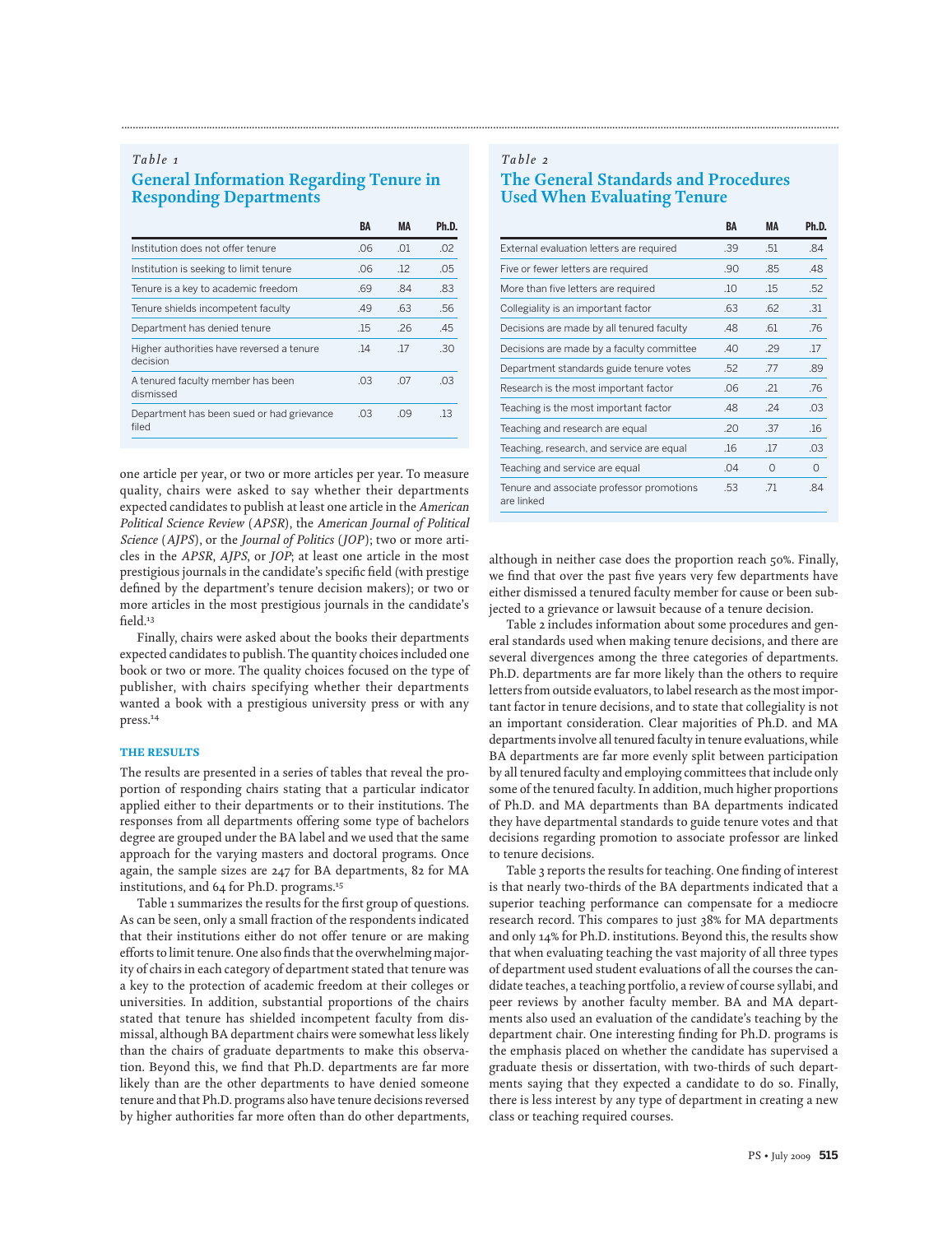## *Table 3* **The Evaluation of Teaching**

|                                                     | <b>BA</b> | MA  | Ph.D. |
|-----------------------------------------------------|-----------|-----|-------|
| Superior teaching compensates for mediocre research | .64       | .38 | .14   |
| Instruments used to evaluate teaching:              |           |     |       |
| Student evaluations of all courses                  | .84       | .94 | .92   |
| Teaching portfolio                                  | -77       | .83 | 73    |
| Syllabi of candidate's courses                      | .87       | .95 | .89   |
| Peer review by another faculty member               | .69       | .70 | 72    |
| Peer review by department chair                     | .69       | .51 | .27   |
| Peer review by dean or other administrator          | .31       | .09 | .03   |
| Candidate teaches course university requires        | .18       | .18 | .06   |
| Candidate teaches courses department requires       | .23       | .27 | .13   |
| Candidate has created a new course                  | .35       | .33 | .28   |
| Candidate has supervised independent studies        | .29       | .26 | .45   |
| Candidate has supervised a thesis or a dissertation | <b>NA</b> | -27 | 67    |

## *Table 4* **The Evaluation of Service**

|                                                         | <b>BA</b> | MА   | Ph.D.          |
|---------------------------------------------------------|-----------|------|----------------|
| Service on at least one department committee            | .67       | .85  | .78            |
| Service on at least one college or university committee | -77       | .59  | -27            |
| Sponsorship of at least one student club                | .11       | .04  |                |
| Has had an administrative appointment                   | 04        | . O1 | O <sub>2</sub> |
| Has demonstrated strong commitment to student advising  | .83       | .62  | .28            |
| Has demonstrated strong community service               | .36       | -24  | 09             |
| Has demonstrated strong service to the profession       | .15       | -16  |                |
|                                                         |           |      |                |

### *Table 5* **The Evaluation of Research: General Standards and Journal Quality**

|                                                                 | <b>BA</b> | <b>MA</b> | Ph.D.   |
|-----------------------------------------------------------------|-----------|-----------|---------|
| Superior research compensates for mediocre teaching             | .17       | .34       | .55     |
| Single-authored publications are essential                      | .36       | .51       | .72     |
| Teaching publications and substantive publications are equal    | .43       | .32       | 11      |
| Conference participation:                                       |           |           |         |
| Candidate must present at least one paper                       | .17       | .12       | .03     |
| Candidate must present two or more papers                       | .49       | .68       | .70     |
| Quality of journal publications:                                |           |           |         |
| Must publish at least one in APSR, AJPS, or JOP                 | .02       | .02       | $.13\,$ |
| Must publish two or more in APSR, AJPS, or JOP                  | .004      | $\Omega$  | .08     |
| Must publish at least one in most prestigious journals in field | .08       | .09       | .23     |
| Must publish two or more in most prestigious journals in field  | .02       | .10       | 44      |
|                                                                 |           |           |         |

The results for service are in Table 4. All departments indicated that they expected tenure candidates to serve on departmental committees, although some chairs from BA institutions stated that their departments were too small for committees. In addition to department committees, clear majorities of BA and MA chairs said that candidates were asked to serve on college or university committees and to demonstrate a strong commitment to student advising. Just over one-third of the BA respondents also stated that community service was important. None of the responding departments, however, displayed much interest in such other activities as sponsoring student clubs, holding administrative appointments, or professional service.

The final results pertain to research and publications; Table 5 presents the first of these findings.16 To begin, just over one-half of the Ph.D. departments indicated that a superior research record could compensate for mediocre teaching. This compares to 17% for the BA respondents and 34% for MA institutions. Ph.D. departments also are much more likely than those offering a BA or an MA to regard single-authored research as an essential part of the record of those seeking tenure, with nearly three-fourths of the Ph.D. respondents stating that they had such expectations. A bare majority of the MA departments and just over one-third of the BA institutions said they had this requirement. Additionally, in no case did a majority say that teaching publications would be considered as equal to substantive publications, although BA departments were much more likely to regard research on teaching favorably than were Ph.D. institutions. Finally, a clear majority in all categories expected tenure candidates to present at least one paper at a professional conference and that approximately seven in 10 MA and Ph.D. departments expected that two or more papers will be presented.

Turning to publications, the most interesting results in Table 5 may be those for the quality of the journals in which candidates are expected to publish. We find that 21% of the Ph.D. departments expected at least one article in the *APSR*, *AJPS*, or *JOP*, as compared to approximately 2% for the other departments. Beyond this, 67% of the Ph.D. programs indicated that they expected candidates to publish at least one article in the most prestigious journals in their field, and 44% said they wanted two or more such articles. Among BA departments, 10% wanted at least one such article and 2% wanted two or more. For MA institutions, the figures were 19% for one article and 10% for two or more.

The data for the quantity of publications are in Tables 6–8. These tables are arranged to allow the reader to determine how the various departments combined their expectations for books and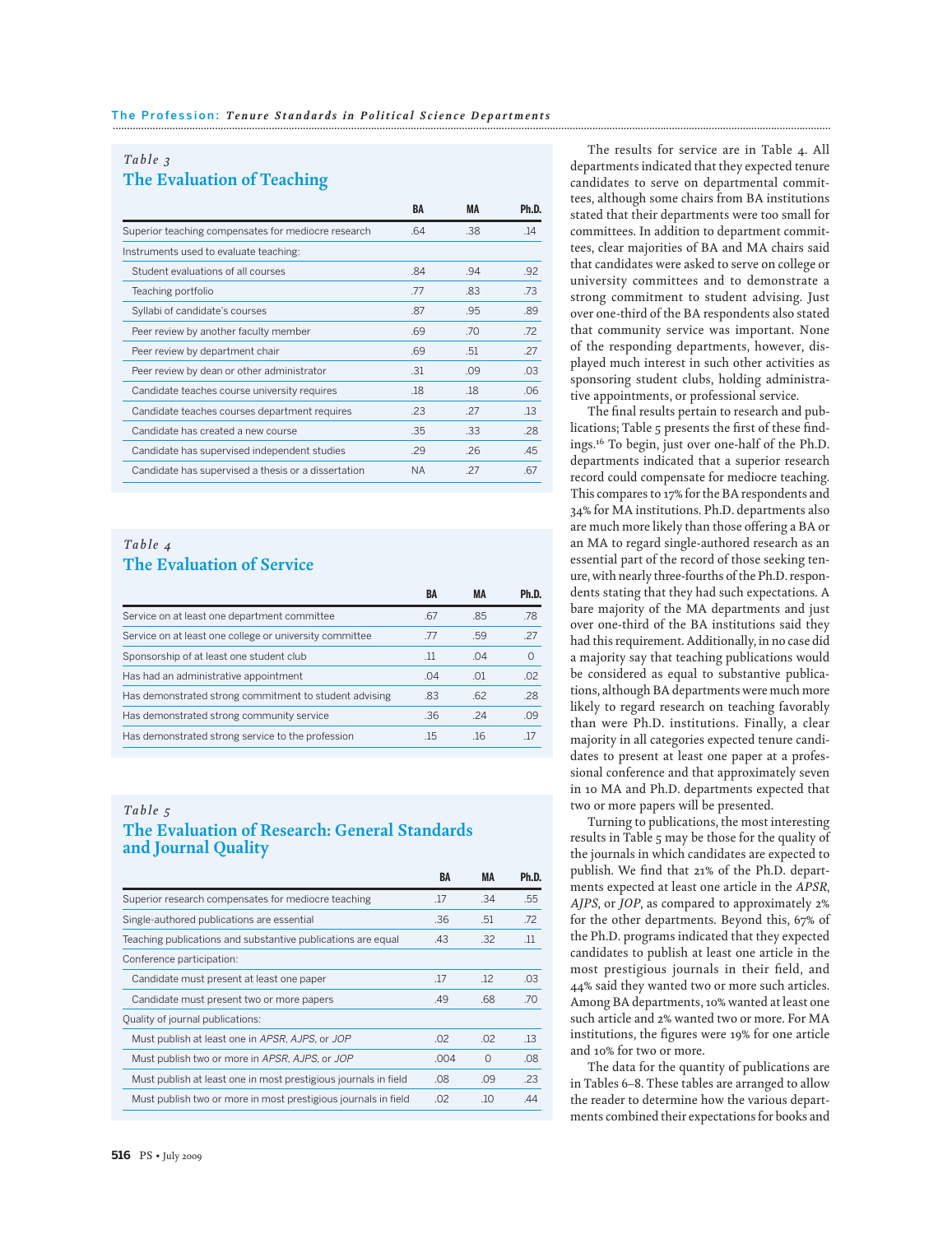## *Table 6* **The Quantity of Publications for BA Departments**

|                                                       | <b>NO ARTICLE</b><br><b>REQUIREMENT</b> | <b>ONE ARTICLE</b> | <b>TWO OR MORE</b><br><b>ARTICLES</b> | <b>ONE ARTICLE</b><br><b>PER YEAR</b> | <b>TWO OR MORE</b><br><b>ARTICLES PER YEAR</b> | <b>TOTALS</b> |
|-------------------------------------------------------|-----------------------------------------|--------------------|---------------------------------------|---------------------------------------|------------------------------------------------|---------------|
| No book requirement                                   | .28                                     | .22                | .21                                   | .10                                   |                                                | .82           |
| One book with any press                               | $\circ$                                 | .02                | .02                                   | .02                                   |                                                | .06           |
| One university press book                             | .004                                    | .004               | .02                                   | .004                                  |                                                | .03           |
| Two books with any press                              | $\Omega$                                | $\Omega$           |                                       | .004                                  |                                                | .004          |
| One university press book and one book with any press | $\Omega$                                | $\Omega$           | .01                                   | .01                                   |                                                | .02           |
| Two university press books                            | 0                                       | $\Omega$           |                                       | $\Omega$                              |                                                | $\Omega$      |
| <b>Totals</b>                                         | .29                                     | .24                | .26                                   | .15                                   |                                                |               |

**.............................................................................................................................................................................................................................................................**

# *Table 7* **The Quantity of Publications for MA Departments**

|                                                       | <b>NO ARTICLE</b><br><b>REQUIREMENT</b> | <b>ONE ARTICLE</b> | <b>TWO OR MORE</b><br><b>ARTICLES</b> | <b>ONE ARTICLE</b><br><b>PER YEAR</b> | <b>TWO OR MORE</b><br><b>ARTICLES PER YEAR</b> | <b>TOTALS</b> |
|-------------------------------------------------------|-----------------------------------------|--------------------|---------------------------------------|---------------------------------------|------------------------------------------------|---------------|
| No book requirement                                   |                                         | .10                | .27                                   | .28                                   | .04                                            | .69           |
| One book with any press                               | 0                                       | .04                | .02                                   | .07                                   |                                                | .13           |
| One university press book                             | Ω                                       | 0                  | .01                                   | .04                                   |                                                | .05           |
| Two books with any press                              | $\Omega$                                |                    |                                       | $\Omega$                              |                                                |               |
| One university press book and one book with any press | 0                                       |                    | .01                                   | .01                                   |                                                | .02           |
| Two university press books                            | $\Omega$                                |                    |                                       | $\Omega$                              |                                                |               |
| <b>Totals</b>                                         | 0                                       | .14                | .32                                   | .40                                   | .04                                            |               |

# *Table 8* **The Quantity of Publications for Ph.D. Departments**

|                                                       | <b>NO ARTICLE</b><br><b>REOUIREMENT</b> | <b>ONE ARTICLE</b> | <b>TWO OR MORE</b><br><b>ARTICLES</b> | <b>ONE ARTICLE</b><br><b>PER YEAR</b> | <b>TWO OR MORE</b><br><b>ARTICLES PER YEAR</b> | <b>TOTALS</b> |
|-------------------------------------------------------|-----------------------------------------|--------------------|---------------------------------------|---------------------------------------|------------------------------------------------|---------------|
| No book requirement                                   | 0                                       | .03                | .14                                   | .23                                   | .11                                            | .52           |
| One book with any press                               | $\Omega$                                | .02                | $\Omega$                              | .06                                   | .02                                            | .10           |
| One university press book                             | 0                                       |                    | .03                                   | .09                                   | .05                                            | .17           |
| Two books with any press                              | 0                                       |                    | $\Omega$                              |                                       |                                                |               |
| One university press book and one book with any press | $\circ$                                 |                    | .03                                   | .06                                   | .02                                            |               |
| Two university press books                            | 0                                       |                    | $\Omega$                              | 0                                     |                                                |               |
| <b>Totals</b>                                         | Ω                                       | .05                | .20                                   | .45                                   | .20                                            |               |

journal articles or their equivalent. Beginning with Table 6, 28% of the BA departments indicated that they did not expect publications from tenure candidates. Another 22% said that one journal article or its equivalent would be an appropriate publication record. Hence, one-half of the BA institutions described one journal article or none as an acceptable standard. By way of comparison, a glance at Tables 7 and 8 reveals that 10% of the MA departments and 3% of the Ph.D. institutions were prepared to accept the one-article standard and none of the MA or Ph.D. respondents indicated that no publications would be appropriate.

Focusing on Table 8, we find that among Ph.D. departments, 85% wanted at least two articles and 65% called for at least one article per year. Indeed, 41% of the Ph.D. respondents stated that they expected more than one article per year, either because they wanted two or more articles per year or because they required some type of book or books in addition to one article per year. Looking at books, Table 8 reveals that 38% of the Ph.D. programs expected at least one book and 11% wanted two books.

As one might imagine, Table 7 indicates that the research requirements in MA departments are located in a middle ground between those for BA and Ph.D. institutions. Of MA respondents, 76% required at least two articles and 44% said they expected at least one article per year. This compares to the figures cited above for Ph.D. programs and to the figures for BA departments where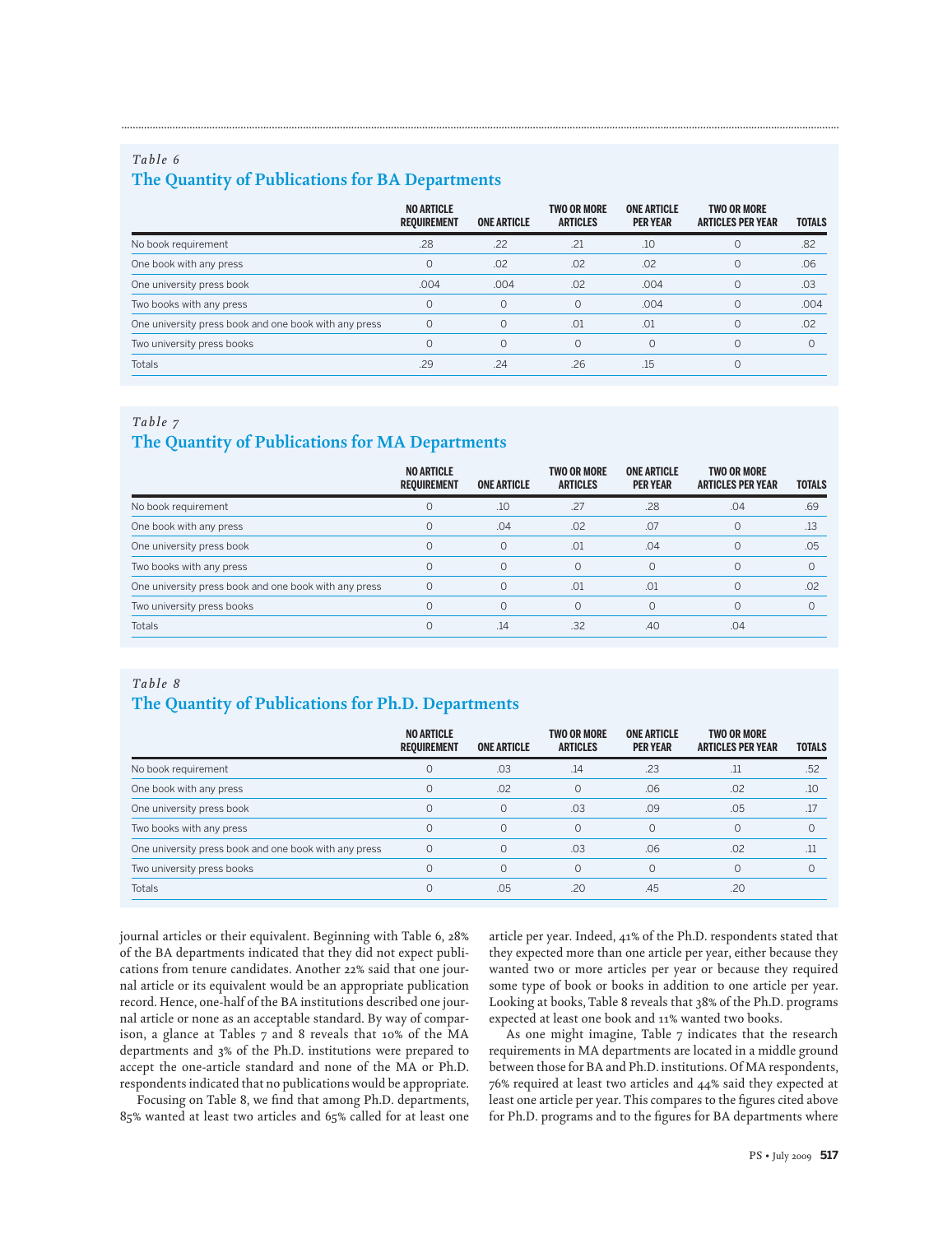41% wanted at least two articles and 15% wanted one article per year.We also find that 16% of the MA departments called for more than one article per year, compared to 41% for Ph.D. departments and 4% for BA institutions. Finally, 21% of the MA chairs said their departments wanted candidates to publish a book, compared to 12% for BA departments and to the 38% mentioned above for Ph.D. programs.

#### **DISCUSSION**

Several conclusions can be drawn from the results described above. The first is that tenure continues to have a relatively secure place in academia. Among the 393 responding departments, only 18 (5%) reported that their institutions did not offer tenure, while another 28 (7%) stated that their colleges or universities were trying to limit tenure. This fairly secure status for tenure apparently has both positive and negative consequences—75% of all responding chairs said tenure was important for the protection of academic freedom at their institution, while 53% stated that tenure protects incompetent faculty.

Also, the probability a candidate will be denied tenure differs from one type of department to another. Taking BA departments, where 15% reported having denied someone tenure in the past five years, as a baseline, on a proportional basis three times as many Ph.D. departments and nearly twice as many MA departments reported denying someone tenure. Compared to the proportion for BA departments, approximately twice as many Ph.D. programs indicated having had a positive tenure decision reversed by higher authorities at their colleges or universities. Still, the majority of the Ph.D. departments reported that they had not denied anyone tenure in the recent past.

Most departments have standards to guide tenure decisions; this is especially true of departments with graduate programs. Relating to those standards, Ph.D. departments overwhelmingly regard research as more important than teaching and service, while BA and MA institutions are more likely to treat teaching either as more important than research or as equally important.

Another conclusion pertains specifically to teaching:While the majority of doctoral programs indicated that research was the most important consideration in tenure decisions and that superior research can compensate for mediocre teaching, it would be inaccurate to infer that Ph.D. programs regard teaching as unimportant. Although the teaching results only relate to how teaching is evaluated, assessment techniques could say something about what a department values. If multiple procedures are employed, as was true for the way most Ph.D. programs examined teaching, where student evaluations, teaching portfolios, course syllabi, and peer reviews are all used, then one can reasonably assume that such departments regard teaching as a key factor in tenure cases. After all, there is little point in using so many indicators if one does not value what is measured.

Finally, publication standards differ substantially from one category of department to another. This is illustrated by the above discussion of the results in Tables 5–8. These differences are obvious in a profile of the general demands the categories of departments place on tenure candidates.17 For instance, the results from this survey reveal that the typical Ph.D. program expects a candidate to publish a *minimum* of five or six refereed journal articles and wants some of those articles to appear in the most prestigious journals in the candidate's area of interest. Nearly one-half of the Ph.D. respondents indicated a desire for more than five or six

articles, either because they wanted some type of book (or books), they called for up to 10 or 12 articles, or they expected both a book or books and more articles. In addition, Ph.D. departments tend to value single-authored publications and to discount research on teaching.

By comparison, the average MA department seems to require between two and five articles, and there is less pressure to place those articles in prestigious journals. Less than one-fifth of these departments stated that they expected more. Finally, in general, BA departments seem to call for no more than two or three articles, with one-half of these departments indicating that one article is sufficient as far as publishing is concerned. Only 10% of these departments stated that they expected publications in prestigious journals, and only approximately 15% said they expected more than five articles.

There is general agreement across the three types of departments regarding the appropriate means for evaluating teaching and there is little reason to believe that poor teaching performances will go unnoticed at tenure time, no matter which type of department is involved. In the area of service, Ph.D. departments seem less demanding than BA and MA institutions, calling for no more than service on departmental committees. BA and MA departments both expect candidates to engage in committee service beyond departmental boundaries and place a much heavier emphasis on faculty interactions with students on an individual basis, as indicated by the strong interest in student advising in both of these categories.

In closing, this research was designed as a first step toward demystifying one of the most important decisions scholars face over the course of their careers. While some questions may have been answered, many remain. In particular, future research might address such workload issues as how many courses candidates are expected to teach, how large those courses are, the types of student assignments given in varying courses, and the facultyleave policies at differing types of institutions.

#### NOTES

- 1. Mawdsley (1999, 167) notes that in the case of *Beitzell v. Jeffrey* (1981) tenure was defined as "a long-term academic and financial commitment by a university to an individual, providing faculty with unusually secure positions tantamount to life contracts."
- 2. For discussions on the relationship between tenure and academic freedom, see Dresch (1988), Pilant and Ellison (1997), Stancato (2000), and Wihl (2006).
- 3. For discussions of some of the problems associated with tenure, see Dresch (1988), Lenz (1997), Turner (1997), Whicker (1997), and Kelley (2000).
- 4. Additional discussions of what many regard as the vague nature of tenure standards can be found in Lang (2005), Harman (1991), and Montgomery (2006).
- 5. Park and Riggs (1993) focus their research on library science departments.
- 6. This research was approved by the Institutional Review Board for Human Subjects Research at Miami University in Oxford, Ohio.
- 7. The APSA list may not include some political science departments. The reader should therefore understand that the results from the survey may reflect a bias due to the omission of some departments. Information from APSA, however, has been used in many previous surveys, including those by Euchner and Jewell (1989), Dolan et al. (1997), and Fuerstman and Lavertu  $(2005)$ .
- 8. Since the responses were anonymous, it was not possible to compare the characteristics of respondents and non-respondents.
- 9. Those interested in articles relating to outside letters are encouraged to consult Ripley (1985) and Schlozman (1998). When consulting the figures in the table pertaining to outside letters, it should be noted that the proportions for the number of letters are based on the number of departments requiring letters and not on the overall number of responding departments.